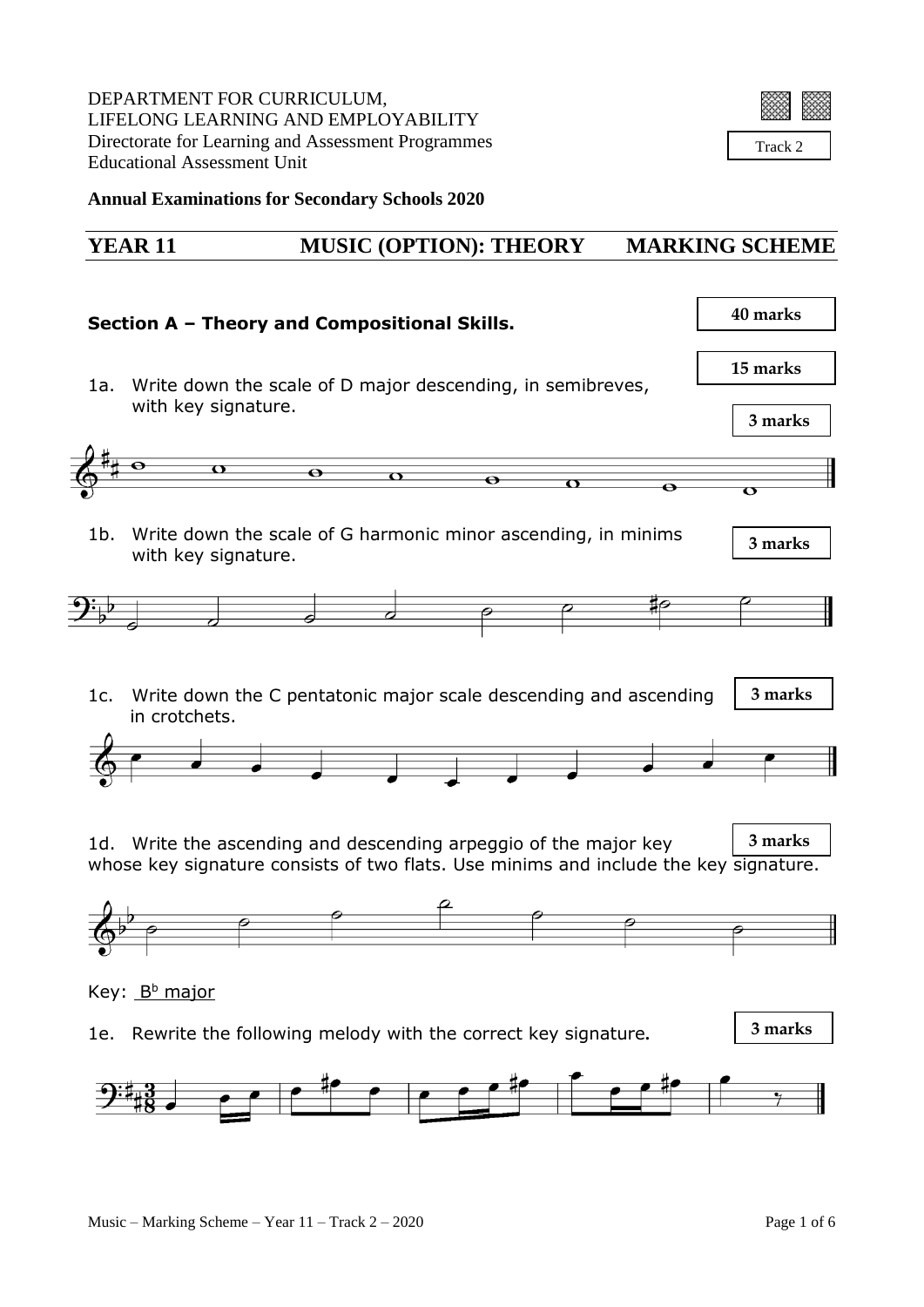2. Rewrite the following passage using the tenor clef. Add the key and time signatures.

 **5 marks**



5. Compose a further 4-8 bar melody for violin or oboe (please specify the instrument) using the following opening. Include appropriate performance directions (tempo, phrasing, dynamics etc...)

 **5 marks**

*Award 3 marks for correct melody and 2 marks for tempo, phrasing, dynamics etc… Accept suitable answers.*

6. Using the correct key signature, rewrite the following melody at the pitch it will sound when played by a Clarinet in Bb.

 **5 marks**

*Award 3 marks for correct melody and 2 marks for correct key signature.*

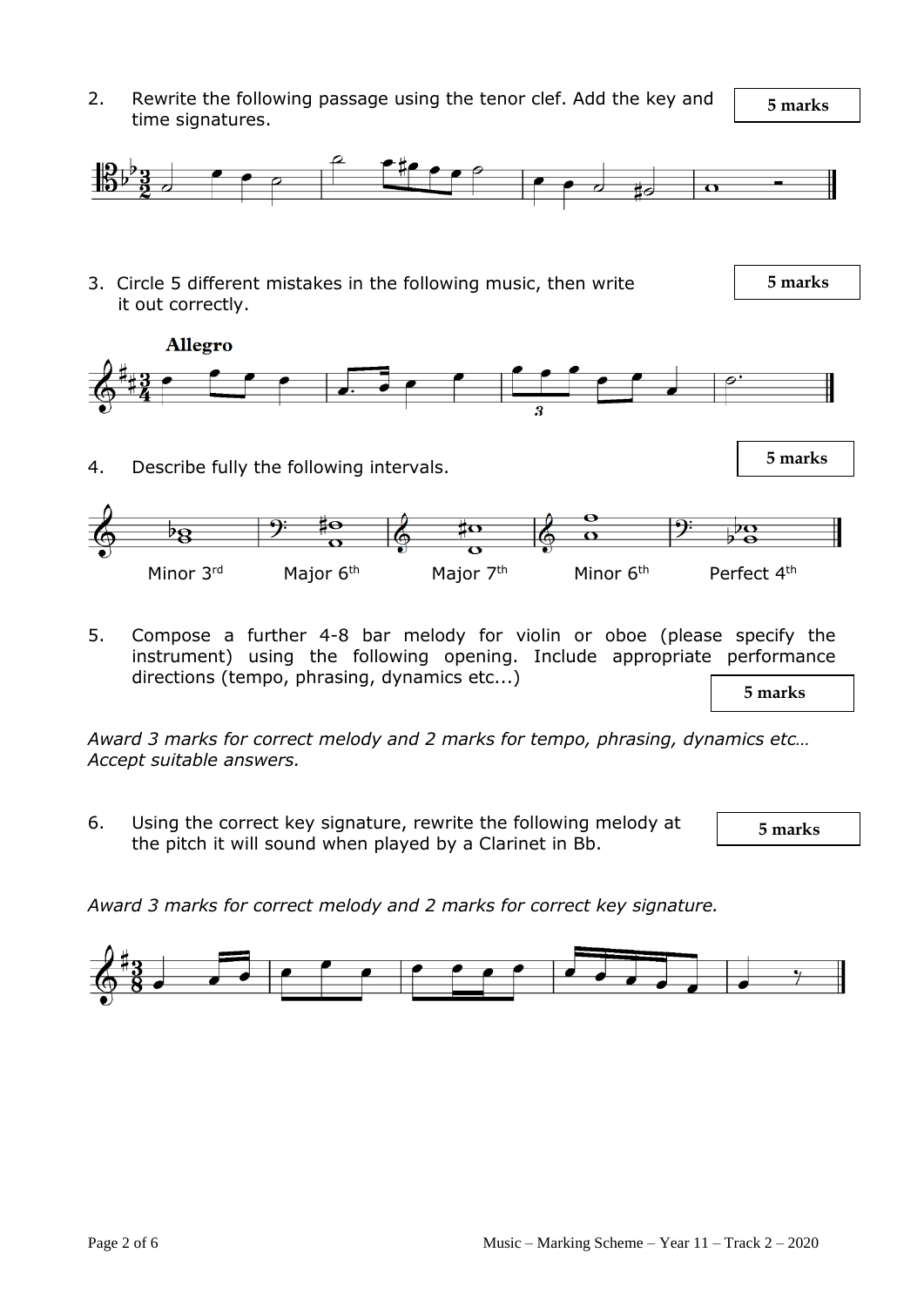## **Section B – Basic Harmony**

1. Write the cadences indicated below in four parts (SATB), inserting the correct key signatures. Use semibreves. *Accept suitable answers.*



Imperfect Cadence in G minor Perfect Cadence in G major



Interrupted Cadence in A major Plagal Cadence in D minor





2. Describe each of the numbered chords and name the final cadence. The key is E minor.



## Chord:

 $(1)$  Ib/Tonic 1<sup>st</sup> inversion/I<sup>6</sup>  $(1$  mark $)$ (2) Va/Dominant root position/V  $5\frac{1}{3}$  $(1$  mark) (3) IVa/Subdominant root position/IV  $5<sub>3</sub>$  $(1$  mark) (4) V<sup>7a</sup>/Dominant root position/V<sup>7</sup><sup>5</sup>  $(1$  mark)

## Cadence Perfect Cadence (2 marks)

 **30 marks**

 **8 marks**

 **6 marks**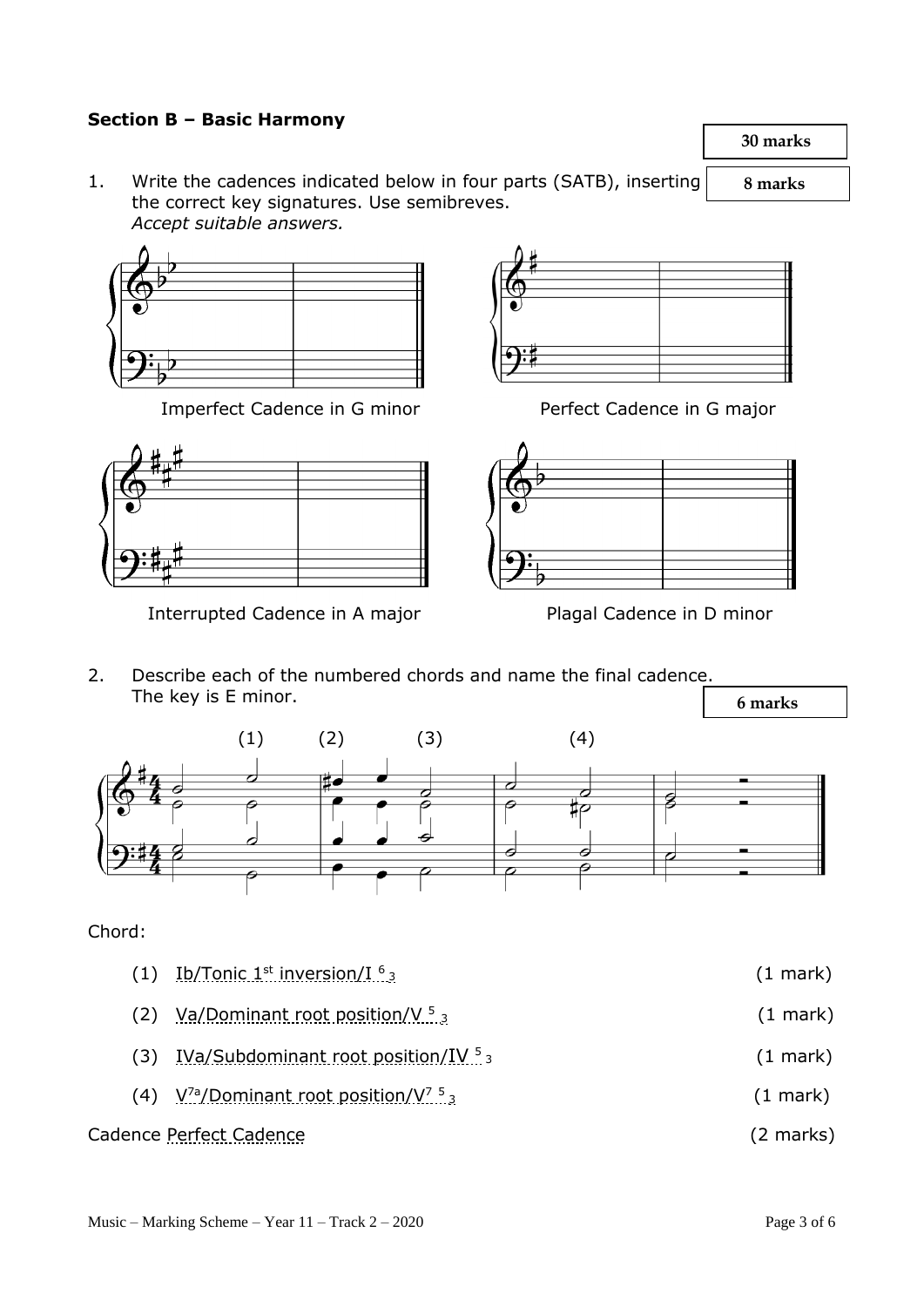**4 marks** 3. Using semibreves, write out the following 4-part chords for SATB using the chords shown by the Roman numerals. Include the key signature and double the root in each case.

*Accept suitable answers.*



4. Write out the following chords for SATB as indicated by the given figured bass.

*Award 2 marks for each correct chord. Accept suitable answers.*

5. Write suitable chords (e.g. ii, IV or V) at the marked cadential points of the given melody. The key of the extract is G minor.

 **6 marks**

 **6 marks**

*Award 3 marks for each correct cadence.* 

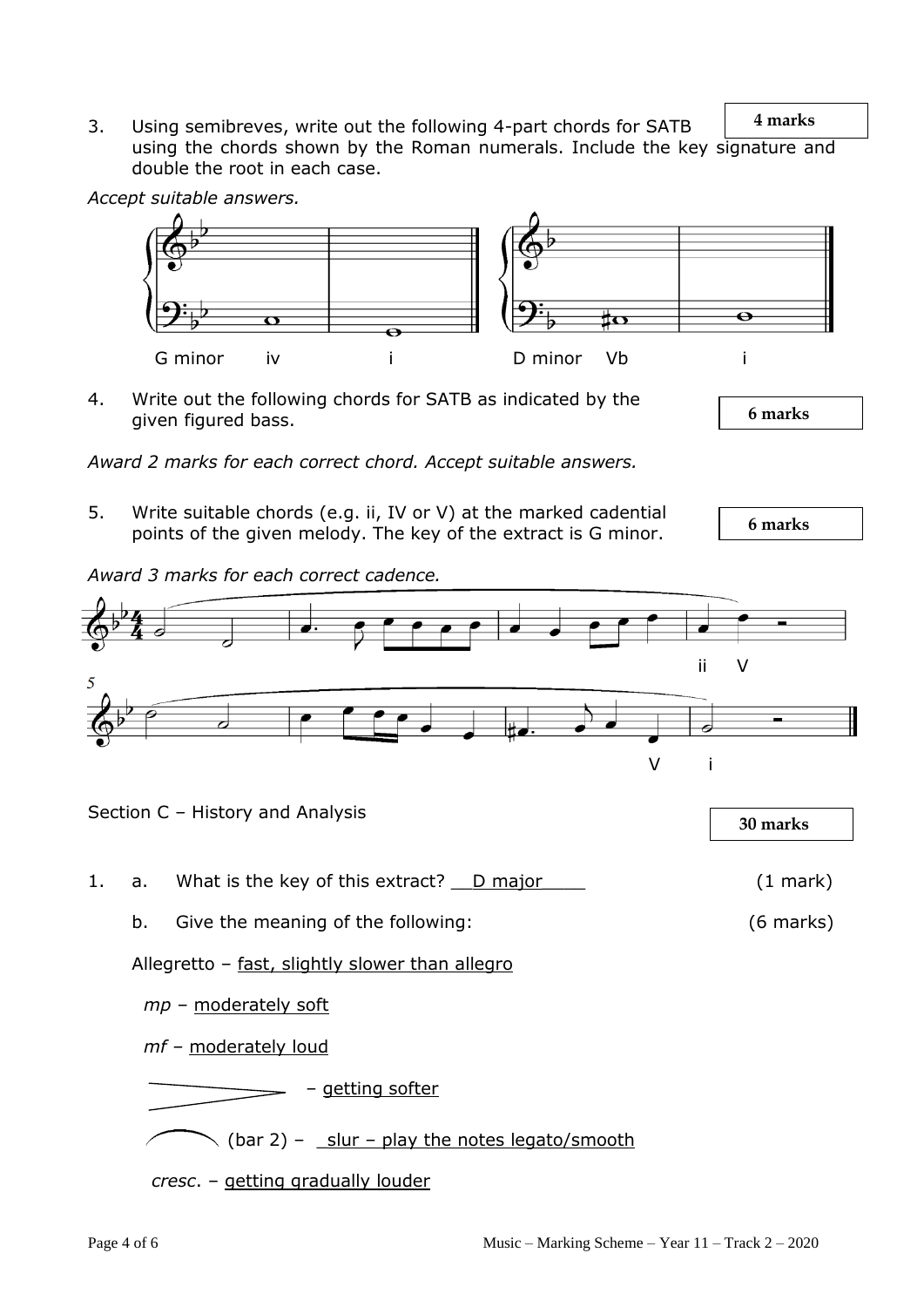|    | $C_{\bullet}$ | In which bars does a modulation occur? bars 5 - 8                                                   |                    |  |  |  |  |  |
|----|---------------|-----------------------------------------------------------------------------------------------------|--------------------|--|--|--|--|--|
|    | d.            | Identify the cadence in bars 15-16.<br>Perfect Cadence                                              | $(1 \text{ mark})$ |  |  |  |  |  |
|    | e.            | Name a related key which has the same key signature.                                                |                    |  |  |  |  |  |
|    |               | <u>B minor</u>                                                                                      | $(1 \text{ mark})$ |  |  |  |  |  |
|    | f.            | Write the technical names of the notes marked with an arrow in bar 10?<br>(tonic, supertonic, etc.) |                    |  |  |  |  |  |
|    |               | C - leading note E - supertonic                                                                     | (2 marks)          |  |  |  |  |  |
|    | g.            | Identify the interval between the notes in the box. (bar 11)                                        |                    |  |  |  |  |  |
|    |               | Minor 6th                                                                                           | $(1 \text{ mark})$ |  |  |  |  |  |
|    | h.            | Write an appropriate Roman numeral below the first chord of bar 15.<br><u>Ic</u>                    | $(1 \text{ mark})$ |  |  |  |  |  |
|    | i.            | Circle two consecutive notes an octave apart.<br>Accept suitable answers.                           | $(1 \text{ mark})$ |  |  |  |  |  |
| 2. |               | Define the following forms:                                                                         |                    |  |  |  |  |  |

a. Binary - *Accept answers on the following lines –* (2 marks)

Binary form describes the structure of a piece of music which is divided into two different sections. These sections are usually labelled as section A and section B. Both sections are usually repeated.

b. Ternary - *Accept answers on the following lines –* (2 marks)

Ternary Form describes the structure of a piece of music which is in three sections. These sections are usually labelled as section A, section B and section A, since the third section is a repeat of the first section.

c. Name the four string instruments found in a standard orchestra. List these instruments in order of pitch starting from the highest. \_Violin\_\_\_\_\_\_\_\_\_\_\_\_\_\_\_\_\_\_

\_Viola\_\_\_\_\_\_\_\_\_\_\_\_\_\_\_\_\_\_\_

\_Cello\_\_\_\_\_\_\_\_\_\_\_\_\_\_\_\_\_\_\_

\_Double Bass\_\_\_\_\_\_\_\_\_\_\_\_\_ (4 marks)